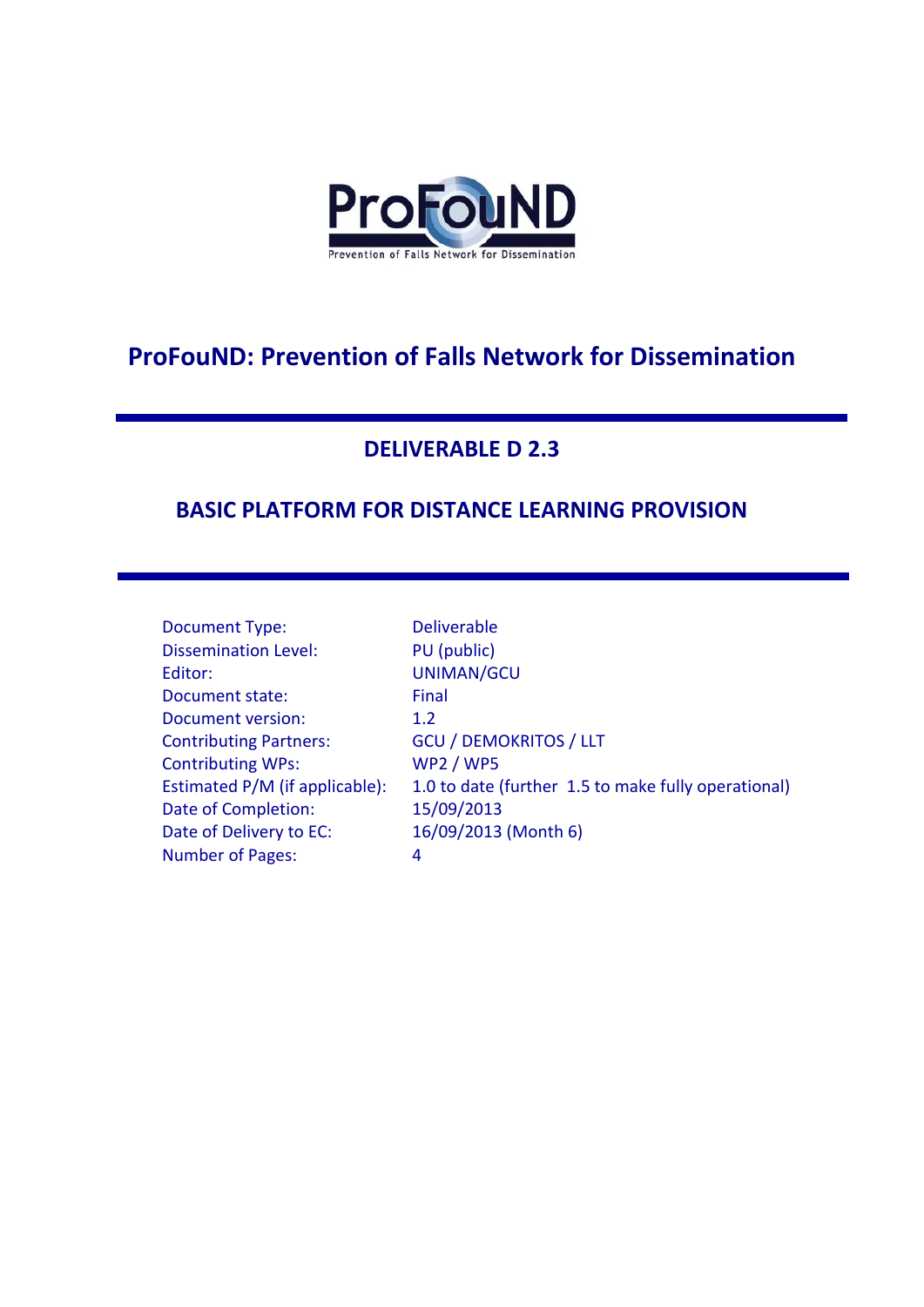#### **Contents**

## <span id="page-1-0"></span>**Introduction:**

ProFouND aims to ensure that there is *easily accessible* online training into *evidence based falls prevention and management* to users **across Europe**. Whilst much of this training will be freely accessible (eg. short online training for use of the *ProFouND App*, narrated presentations on falls awareness campaigns etc), some training is only for named users (eg. online cascade training modules for WP5 roll out of cascade trainers). This distance learning platform will have a number of facilities, ranging from evidencing/ documenting external access to online podcasts or other learning content (eg. YouTube clips) identified by WP3 and WP5 and the rest of the Consortium, to provision of assessment of knowledge gained and evidence/documentation of local action plans suggested by those accessing the training (e.g. reach of new service delivery to older people themselves).

The training platform allows for these potential uses and has been set up (using existing online software) to have a **ProFouND identity**.

This report describes the work conducted to create the online deliverable D2.3.

## <span id="page-1-1"></span>**Workpackage and Partner Input:**

Demokritos (Partner 11) have set up the basic online training platform on behalf of ProFouND. Working closely with WP2 and WP5 the basic look and feel of the platform and the current access levels for content management have been refined.

## <span id="page-1-2"></span>**ProFouND e-learning Training Platform (Moodle):**

The ProFouND e-learning Platform has been set up on Moodle. Moodle is a software package for producing web-based courses and web sites. It is a global development project designed to support a social constructionist framework of education. Moodle is provided freely as Open Source software (under the GNU General Public License) can be installed on any computer that can run PHP, and can support an SQL type database (for example MySQL). The word Moodle was originally an acronym for Modular Object-Oriented Dynamic Learning Environment, which is mostly useful to programmers and education theorists. It is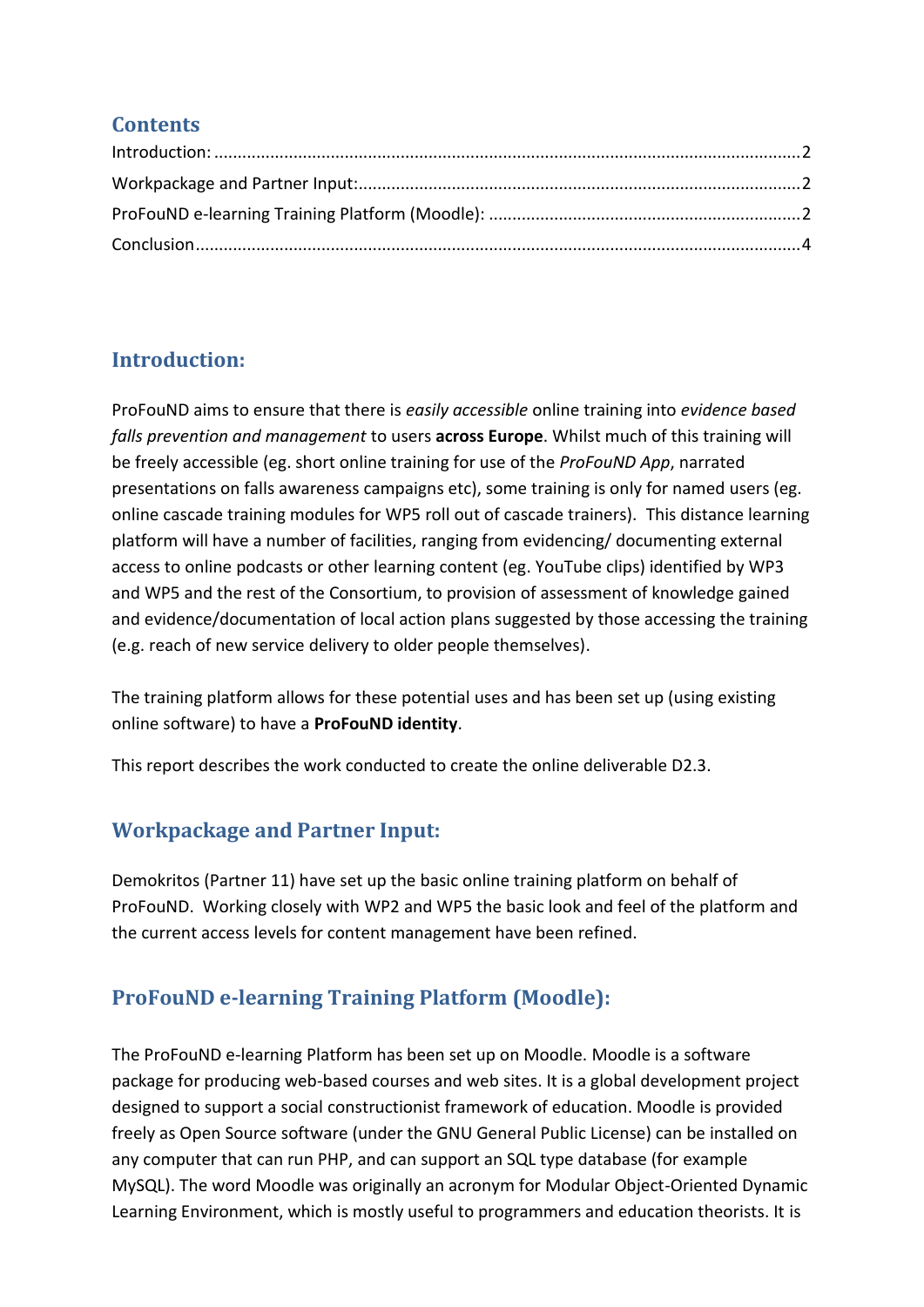also a verb that describes the process of "lazily" meandering through something, doing things as it occurs to you to do them, an enjoyable tinkering that often leads to insight and creativity. As such it applies both to the way Moodle was developed, and to the way a trainer might approach studying or teaching an online course.

The Platform is installed at NCSR's Demokritos premises and fully supported/administered by NCSR Demokritos for the whole duration of the project. The online training platform will be hosted on "profoundtraining.dat.demokritos.gr" but linked through to the ProFouND website so that there is an integrated and seamless transition from the main ProFouND website to the online training site. After the end of the project this can be hosted either in NCSR Demokritos or transferred in another partner's hosting premises or transferred to a commercial web server with appropiate server security and service user agreements eg EU Data Protection Directive 95/46/EC and proposed update and Safe Harbor agreements.

The main features of the platform include:

- 1. The number of the e-courses to be created is unlimited and can be categorised (e.g. Courses for physiotherapists, Courses for trainers for older people, Courses for ICTfor-falls experts, Courses for everyone). Each category can be public or accessible by specific users (e.g. only physiotherapists).
- 2. Moodle's administrator within the realm of the project (NCSR Demokritos) will upload and organise the existing material in cooperation with the leaders of the relevant tasks. Multiple administrators will be created. The process is compatible for any administrator and keeps the online training portal running.
- 3. Users will be able to upload any type of files (e.g. videos, documents) and write their comments.
- 4. A course activity report, showing the number of views for each activity and resource (and any related blog entries), will be able to be viewed by administrators and users with specific roles.
- 5. Communication activities will be available such as forum, chat and personal messages (internal e-mails).
- 6. Activities with deadlines will be able to be assigned (e.g. reviews).
- 7. Workshop activity modules enable the collection, review and peer assessment of participants' work. Moodle users will be able to submit any digital content (files), such as word-processed documents or spreadsheets and can also type text directly into a field using the text editor.
- 8. This platform will request basic user details and a follow up survey on potential reach of new information learned.

*Note: More information about Moodle and its features are available at<https://moodle.org/>*